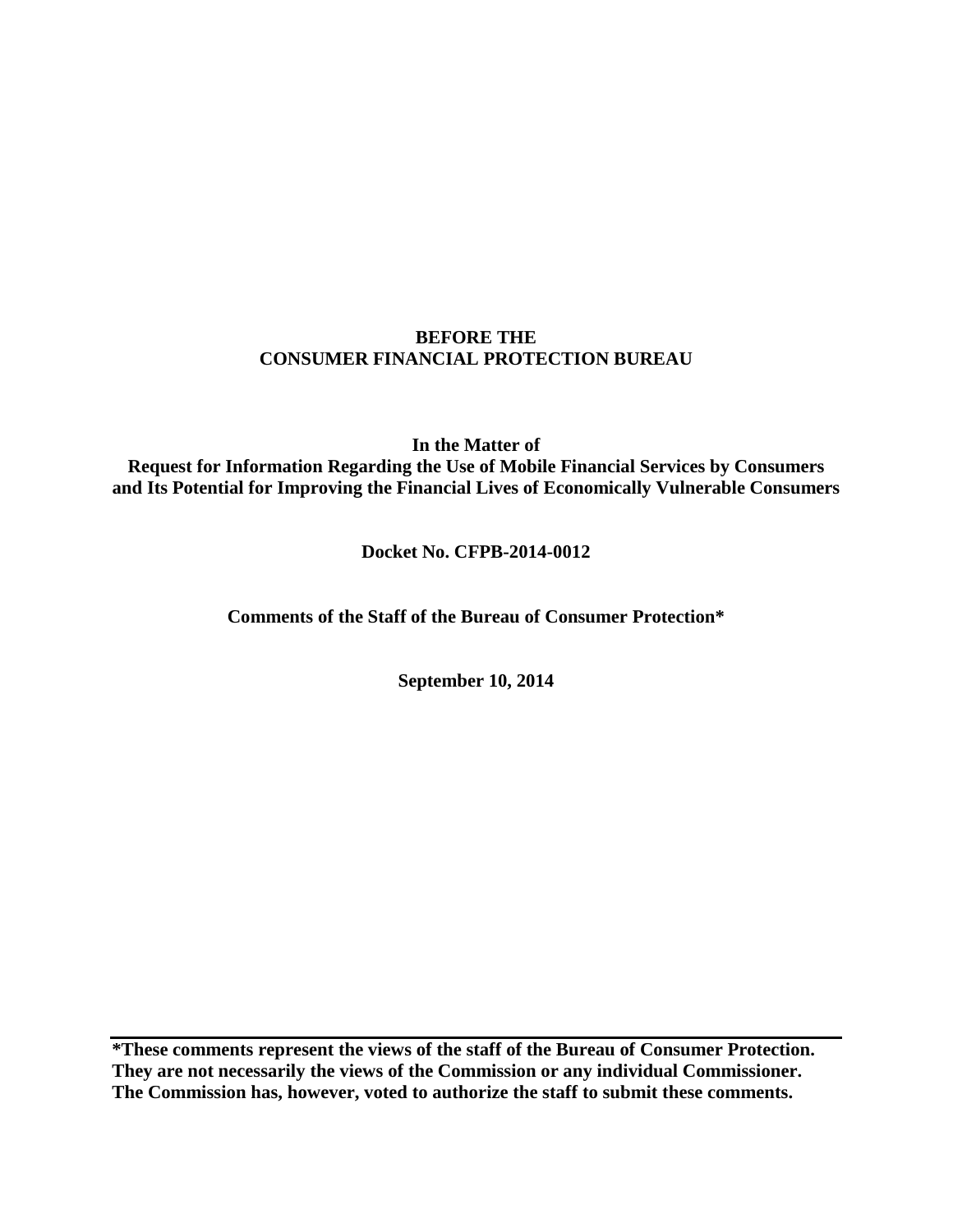#### **I. INTRODUCTION**

Federal Trade Commission (FTC or Commission) staff files this comment in response to the Bureau of Consumer Financial Protection's (CFPB) June 12, 2014 Request for Information (RFI) seeking comment on the use of mobile financial services by consumers and economically vulnerable populations to access products and services, manage their finances, and achieve their financial goals.<sup>1</sup> In its RFI, the CFPB also seeks information about barriers to low-income, underserved, or economically vulnerable customers accessing mobile technology for financial services, as well as any potential consumer protection issues associated with the use of such technology.<sup>2</sup> The CFPB seeks this information to inform its consumer education and empowerment strategies in these areas.<sup>3</sup>

 Over the past two decades, one of the FTC's top priorities has been to address consumer protection issues raised by new technologies, including mobile products and services. Since the emergence of the mobile marketplace, the FTC has brought law enforcement actions, written reports, conducted surveys, and issued consumer and business guidance in this area. FTC staff supports the CFPB's efforts to explore the impact of mobile financial services on traditionally underserved communities, and provides this comment to highlight the consumer protection issues and to make recommendations based on the FTC's experience in this topic area.

Mobile technologies provide consumers with unprecedented efficiency and convenience to conduct financial transactions. 4 Consumers can check their bank balances on the go, make purchases using their mobile devices, and even receive discounts based on their location. Some mobile technologies, such as mobile carrier billing, may be especially beneficial for unbanked and underbanked consumers. At the same time, consumers using mobile financial services may be at risk for liability for unauthorized charges or unfair billing, as well as the increased collection, use, and sharing of consumers' personal and financial data. These issues may raise particular concerns for the underserved or economically vulnerable consumers using these services.

This comment highlights five potential consumer protection concerns raised by mobile financial services and discusses steps the FTC has taken to address them. They are: (1) the potential liability for unauthorized charges using prepaid or stored value products; (2) the unfair billing practices on mobile carrier bills; (3) the privacy of consumers' personal and financial data; (4) the security of consumers' personal and financial data; and (5) the potential use of consumers' information by data brokers and other third parties.

 $\overline{a}$ <sup>1</sup> *Request for Information Regarding the Use of Mobile Financial Services by Consumers and Its Potential for Improving the Financial Lives of Economically Vulnerable Consumers*, 79 Fed. Reg. 33731 (June 12, 2014).<br><sup>2</sup> *Id.* The CFPB limits its request to mobile financial services and seeks comment on mobile point of sale paymen

only as they relate to low-income and underserved consumers. *See id.* at 33731*.* <sup>3</sup> *Id.* at 33731*.* <sup>4</sup>

FED. TRADE COMM'N, WHAT'S THE DEAL? A FTC STUDY ON MOBILE SHOPPING APPS*,* at 3 (Aug. 2014), *available at* http://www ftc.gov/system/files/documents/reports/whats-deal-federal-trade-commission-study-mobile-shoppingapps-august-2014/140801mobileshoppingapps.pdf.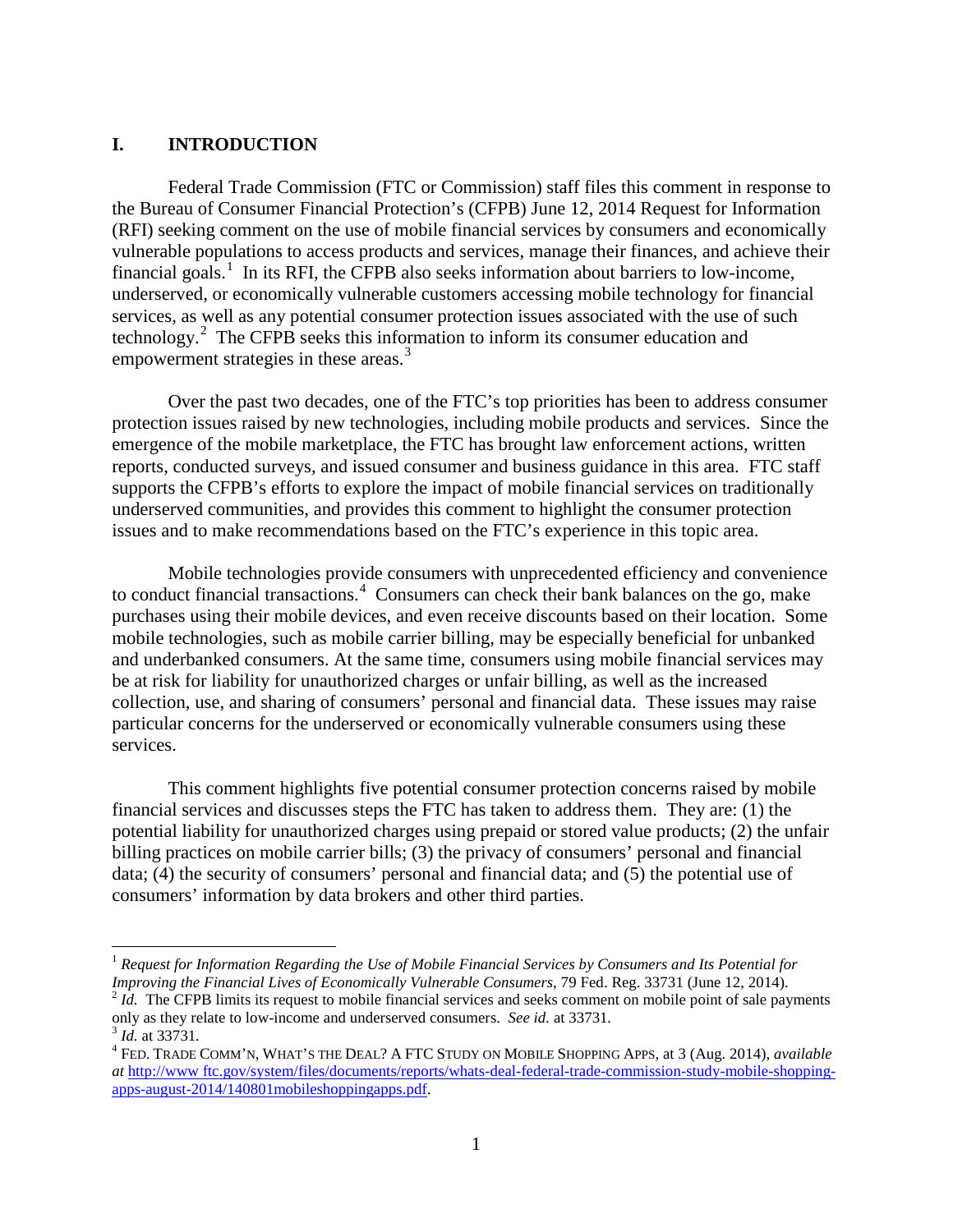#### **II. FTC AUTHORITY AND ACTIVITY IN THE AREA OF MOBILE COMMERCE**

Beginning in 2002, the FTC has examined the benefits and consumer protection challenges associated with consumers' increasing use of mobile commerce. Through workshops,<sup>5</sup> reports,<sup>6</sup> and law enforcement actions,<sup>7</sup> the FTC has worked to ensure that consumer protections keep pace as mobile commerce transitions from concept to reality.<sup>8</sup> More recently, at its April 2012 workshop addressing mobile payments, *Paper, Plastic…or Mobile*, FTC staff convened experts with a range of perspectives to explore the consumer protection issues that arise in connection with mobile payments.<sup>9</sup> Following the workshop, FTC staff released a report in March 2013 (Mobile Payments Report) that highlighted the key areas for consumer concern discussed at the workshop, including the importance of clear disclosures about dispute resolution and liability limits and the need for mobile payment companies to provide greater transparency surrounding their data practices.<sup>10</sup> In particular, the report recognized the comparatively heavy use of mobile financial products by underbanked consumers.<sup>11</sup>

<sup>5</sup> *See Mobile Cramming: An FTC Roundtable,* FED. TRADE COMM'N (May 2013) (Workshop), *available at* http://www.ftc.gov/bcp/workshops/mobilecramming/; *Paper, Plastic...or Mobile,* FED. TRADE COMM'N (April 2012) (Workshop), *available at* http://www ftc.gov/bcp/workshops/mobilepayments/; *Pay on the Go: Consumers and Contactless Payment*, FED. TRADE COMM'N (July 2008) (Workshop), *available at* http://www.ftc.gov/bcp/workshops/payonthego/index.shtml; *Protecting Consumers in the Next Tech-ade,* FED. TRADE COMM'N, (Nov. 2006) (Workshop), *available at* http://www.ftc.gov/bcp/workshops/techade/what html; *The Mobile Wireless Web, Data Services and Beyond: Emerging Technologies and Consumer Issues,* FED. TRADE COMM'N (Dec. 2000) (Workshop), *available at* http://www.ftc.gov/bcp/workshops/wireless/index.shtml. 6 *See* FED. TRADE COMM'N, WHAT'S THE DEAL? <sup>A</sup> FTC STUDY ON MOBILE SHOPPING APPS (Aug. 2014), *available at* http://www ftc.gov/system/files/documents/reports/whats-deal-federal-trade-commission-study-mobile-shoppingapps-august-2014/140801mobileshoppingapps.pdf; FED. TRADE COMM'N, MOBILE CRAMMING: AN FTC STAFF REPORT (July 2014), *available* at http://www ftc.gov/system/files/documents/reports/mobile-cramming-federaltrade-commission-staff-report-july-2014/140728mobilecramming.pdf; FED. TRADE COMM'N, PAPER, PLASTIC...OR MOBILE (Mar. 2013), *available at* http://www.ftc.gov/sites/default/files/documents/reports/paper-plastic-or-mobileftc-workshop-mobile-payments/p0124908 mobile payments workshop report 02-28-13.pdf; FED. TRADE COMM'N, RADIO FREQUENCY IDENTIFICATION: APPLICATIONS AND IMPLICATIONS FOR CONSUMERS (Mar. 2005), *available at* http://www.ftc.gov/sites/default/files/documents/reports/rfid-radio-frequency-identificationapplications-and-implications-consumers-workshop-report-staff/050308rfidrpt.pdf. 7 *See Credit Karma, Inc.,* FTC File No. 1323091 (F.T.C. Mar. 28, 2014), *available at* 

 $\overline{a}$ 

http://www.ftc.gov/enforcement/cases-proceedings/132-3091/credit-karma-inc; *Fandango, LLC,* FTC File No. 1323089(F.T.C. Mar. 28, 2014), *available at* http://www.ftc.gov/enforcement/cases-proceedings/132- 3089/fandango-llc; *Apple, Inc.*, FTC File No. 1123108 (F.T.C. Mar. 25, 2014), *available at*  http://www.ftc.gov/enforcement/cases-proceedings/112-3108/apple-inc; *FTC v. Wise Media, LLC*, No. 1:13-cv-1234 (N.D.Ga. Apr. 16, 2013), *available at* http://www ftc.gov/enforcement/cases-proceedings/122-3182/wise-media-llcet-al; *FTC v. Tatto, Inc.*, No. 2:13-cv-08912-DSF-FFM (C.D.Ca. Dec. 16, 2013), *available at http://www.ftc.gov/enforcement/cases-proceedings/112-3181/tatto-inc-also-dba-winbigbidlow-tatto-media-et-al*; *FTC v. Jesta Digital, LLC*, No. 1:13-cv-01272-JDB (D.C. Aug. 21, 2013), *available at* http://www.ftc.gov/enforcement/cases-proceedings/112-3187/jesta-digital-llc-also-dba-jamster.<br><sup>8</sup> Additional information about the FTC's consumer protection mission, enforcement actions, and outreach initiatives

is accessible for desktop and mobile devices in English at http://www.consumer ftc.gov/ and Spanish at http://www.consumidor.ftc.gov/. 9 *Paper, Plastic...or Mobile* Workshop, *supra* note 5. 10 PAPER, PLASTIC…OR MOBILE, *supra* note 6 at 5-7, 11-15.

<sup>&</sup>lt;sup>11</sup> *Id.* at 4 (citing BOARD OF GOVERNORS OF THE FEDERAL RESERVE SYSTEM, CONSUMERS AND MOBILE FINANCIAL SERVICES (Mar. 2012), *available at* http://www federalreserve.gov/econresdata/mobile-device-report-201203.pdf).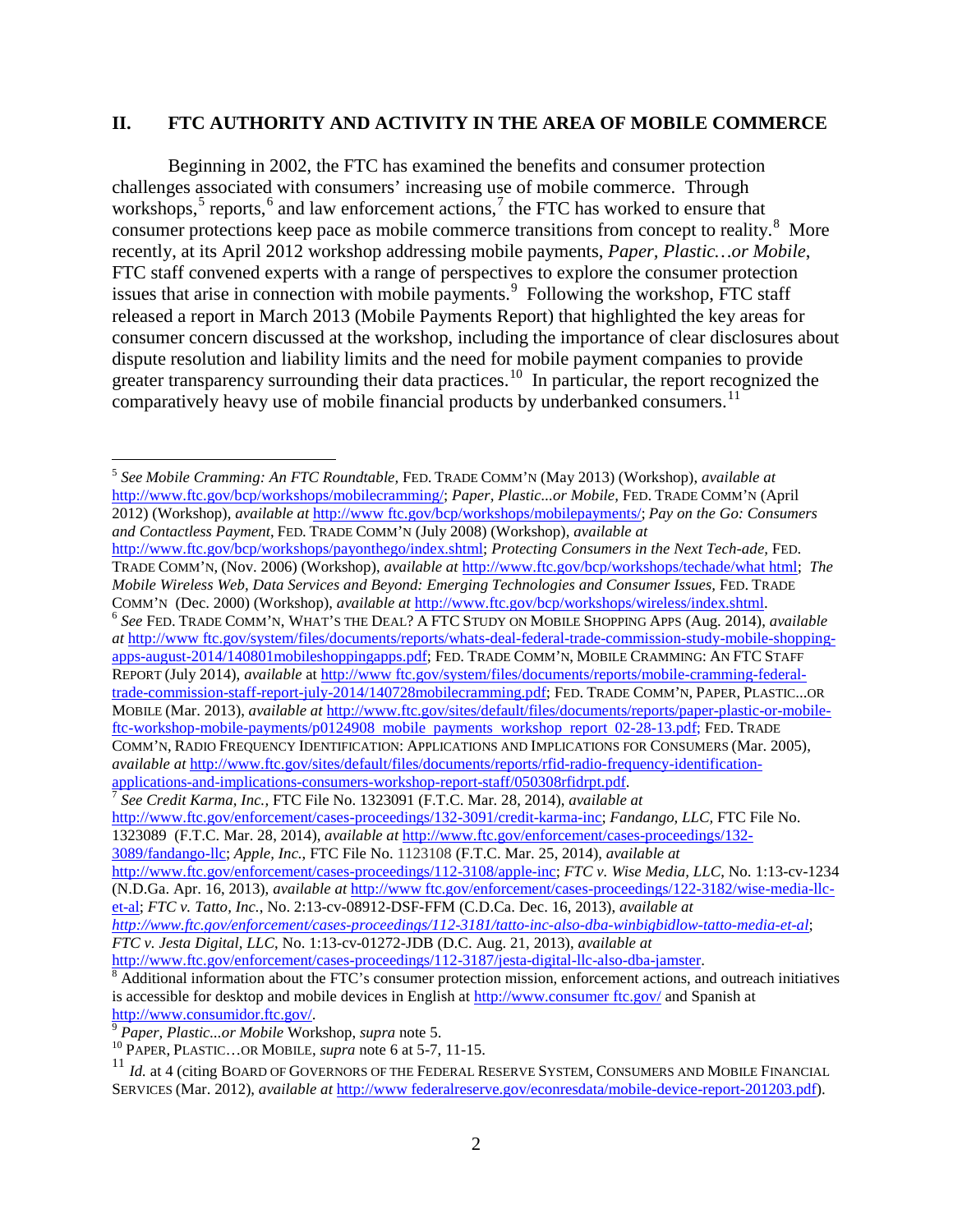FTC staff has continued to make emerging mobile technology issues a priority by hosting additional workshops on topics such as mobile cramming, mobile security, and mobile location services, as well as pursuing enforcement actions under Section 5 of the FTC Act alleging deceptive and unfair practices in the mobile marketplace.<sup>12</sup> The sections below address various topics raised by the CFPB's RFI and share the FTC's expertise from over a decade of working in this area.

## **III. CONSUMER PROTECTION ISSUES WITH THE USE OF MOBILE FINANCIAL SERVICES**

### **A. Concerns About Potential Liability for Unauthorized Charges Using Prepaid or Stored Value Products**<sup>13</sup>

Many transactions on mobile devices – notably, those made using prepaid or stored value accounts – are generally not protected by the statutory and/or contractual liability limits that consumers might expect. Consequently, it is imperative that consumers be able to learn about their rights and protections before using a service to make a payment via their mobile device.

Federal laws limit consumers' liability for unauthorized charges in many contexts, but protections can vary based on how consumers fund or process their mobile payment transactions or purchases.<sup>14</sup> In particular, when a consumer makes a purchase through a mobile payment app by placing a charge directly on a credit or debit card that is associated with that app, the consumer is protected by the same federal liability limits applicable to physical credit or debit cards.<sup>15</sup> However, these statutory protections generally do not apply when a consumer uses a prepaid or gift card, or moves money into a stored value account within the app, to make a mobile payment transaction.<sup>16</sup> Instead, for these transactions, consumers must rely on whatever protections, if any, are voluntarily provided by the prepaid card or mobile app provider.<sup>17</sup>

In a recent report, *What's the Deal? An FTC Report on Mobile Shopping Apps,* (Mobile Shopping Apps Report), FTC staff looked at the information available to consumers, prior to download, about liability limits and dispute procedures when using apps that permit in-store

<sup>15</sup> *Id.* <sup>16</sup> *Id.* 26 *ig.* 3. 16 *If Id.* 16 *Id.* 16 *Id.* 16 *Id.* 16 *Id.* 16 *Id.* 16 *Id.* See id. See also FED. TRADE COMM'N, Staff Comments, *In the Matter of Request for Comment on Advance Notice of Proposed Rulemaking Electronic Fund Transfers (Regulation E) and General Purpose Reloadable Prepaid Card*, Docket No. CFPB-2012-0019, at 2-3 (July 23, 2012), *available at* http://www.ftc.gov/sites/default/files/documents/advocacy documents/ftc-staff-comment-consumer-financialprotection-bureau-concerning-electronic-fund-transfers/120730cfpbstaffcomment.pdf (highlighting some of the consumer protection issues surrounding general purpose reloadable accounts, including liability limits for fraudulent

 $\overline{a}$  $12$  A full list of the FTC mobile technology initiatives and enforcement matters can be found at

http://www.ftc.gov/news-events/media-resources/mobile-technology.<br><sup>13</sup> The RFI seeks comment on the use of prepaid products by low-income consumers for their daily financial transactions as well as the opportunities and ri

<sup>&</sup>lt;sup>14</sup> See PAPER, PLASTIC… OR MOBILE, *supra* note 6, at 5-7 (cited in WHAT's THE DEAL? A FTC STUDY ON MOBILE SHOPPING APPS, *supra* note 4, at 11).

or unauthorized transactions).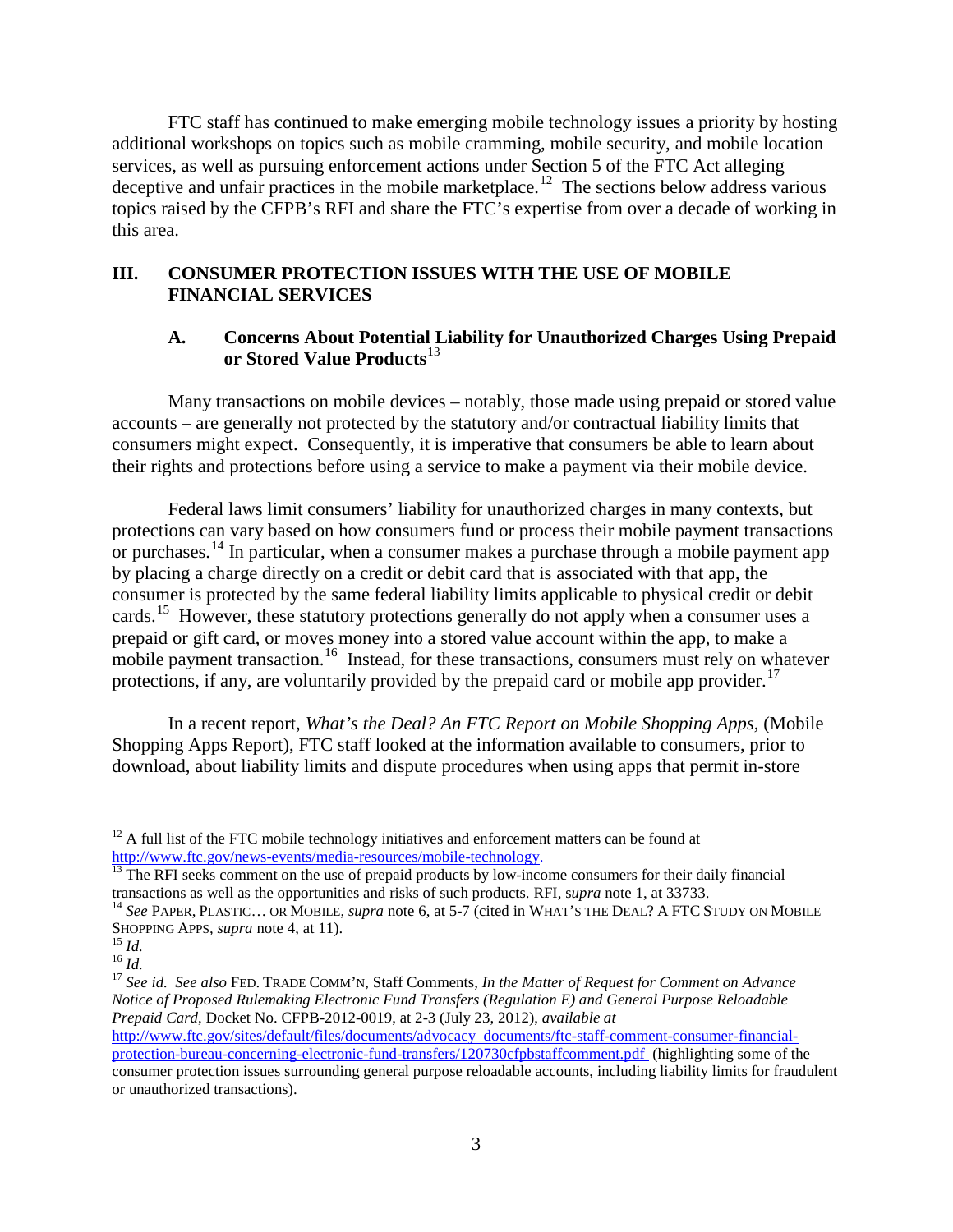mobile payments.<sup>18</sup> FTC staff examined the disclosures of those apps that allowed consumers to pass charges to prepaid and gift cards, as well as apps that allowed consumers to use their credit or debit cards to fund stored value accounts within the app to make subsequent purchases.<sup>19</sup> Almost half of the 30 in-store purchase apps did not disclose whether they had any dispute resolution or liability limits policies prior to download.<sup>20</sup> Further, of the 16 apps that provided pre-download information about dispute resolution procedures or liability limits, only nine offered any written protections for their users and seven disclaimed all liability.<sup>21</sup> Given the lack of alternative remedial avenues for stored-value service users, the report encourages consumers to look for those mobile payment services that disclose upfront how the payment service works and what consumers can do if they encounter a problem.<sup>22</sup> Staff also reiterated its recommendation from the Mobile Payments Report that companies provide clear dispute resolution and liability limits information to their customers, particularly when using a stored value method to process payments.<sup>23</sup>

Similarly, in its comment to the CFPB's advance notice of proposed rulemaking relating to prepaid cards,  $24$  FTC staff highlighted the lack of specific liability limiting protections for unauthorized use of general purpose reloadable (GPR) prepaid accounts. The FTC comment maintained that students and the unbanked are among the greatest users of GPR accounts, and more mobile service providers are focusing services on the unbanked, who tend to use GPR prepaid accounts as substitutes for bank accounts.25 Therefore, it is important for these groups to receive adequate information on the scope of their potential liability.<sup>26</sup>

 $\overline{a}$ 18 WHAT'S THE DEAL? A FTC STUDY ON MOBILE SHOPPING APPS*, supra* note 4, at 11.

<sup>&</sup>lt;sup>19</sup> *See id.* at 13.<br><sup>20</sup> *Id.* at 11.<br><sup>21</sup> *Id.* 22 *Id.* at 15*; see also, Is your shopping buddy app-y?*, Fed. Trade Comm'n (Aug. 1, 2014), *available at*<br><sup>22</sup> *See id.* at 15*; see also, Is your shopping buddy app-y?* 

<sup>&</sup>lt;sup>23</sup> WHAT'S THE DEAL? A FTC STUDY ON MOBILE SHOPPING APPS, *supra* note 4, at 14-15 (citing PAPER, PLASTIC... OR MOBILE, *supra* note 6, at 5-7).

<sup>&</sup>lt;sup>24</sup> Advance Notice of Proposed Rulemaking (ANPR) for Electronic Fund Transfers (Regulation E). 77 Fed. Reg. 30923 (May 24, 2012). 25 FED. TRADE COMM'N, Staff Comments, *In the Matter of Request for Comment on Advance Notice of Proposed* 

*Rulemaking Electronic Fund Transfers (Regulation E) and General Purpose Reloadable Prepaid Card*, Docket No. CFPB-2012-0019, at 2, n. 22-24 (July 23, 2012), *available at*

http://www.ftc.gov/sites/default/files/documents/advocacy documents/ftc-staff-comment-consumer-financialprotection-bureau-concerning-electronic-fund-transfers/120730cfpbstaffcomment.pdf.<br><sup>26</sup> The Mobile Shopping Apps Report also noted that even if the CFPB were to extend Regulation E protections to

GPR cards, it is not clear whether such protections would fully cover consumers using all types of prepaid cards or stored value items, including, for example, closed loop prepaid gift cards or closed loop stored-value apps. To the extent that any prepaid items are not ultimately covered, these consumers still may only receive the contractual protections, if any, provided in their gift card or app contracts. Therefore, it is important for consumers to get information about their potential liability. WHAT'S THE DEAL? A FTC STUDY ON MOBILE SHOPPING APPS*, supra*  note 4, at n. 34.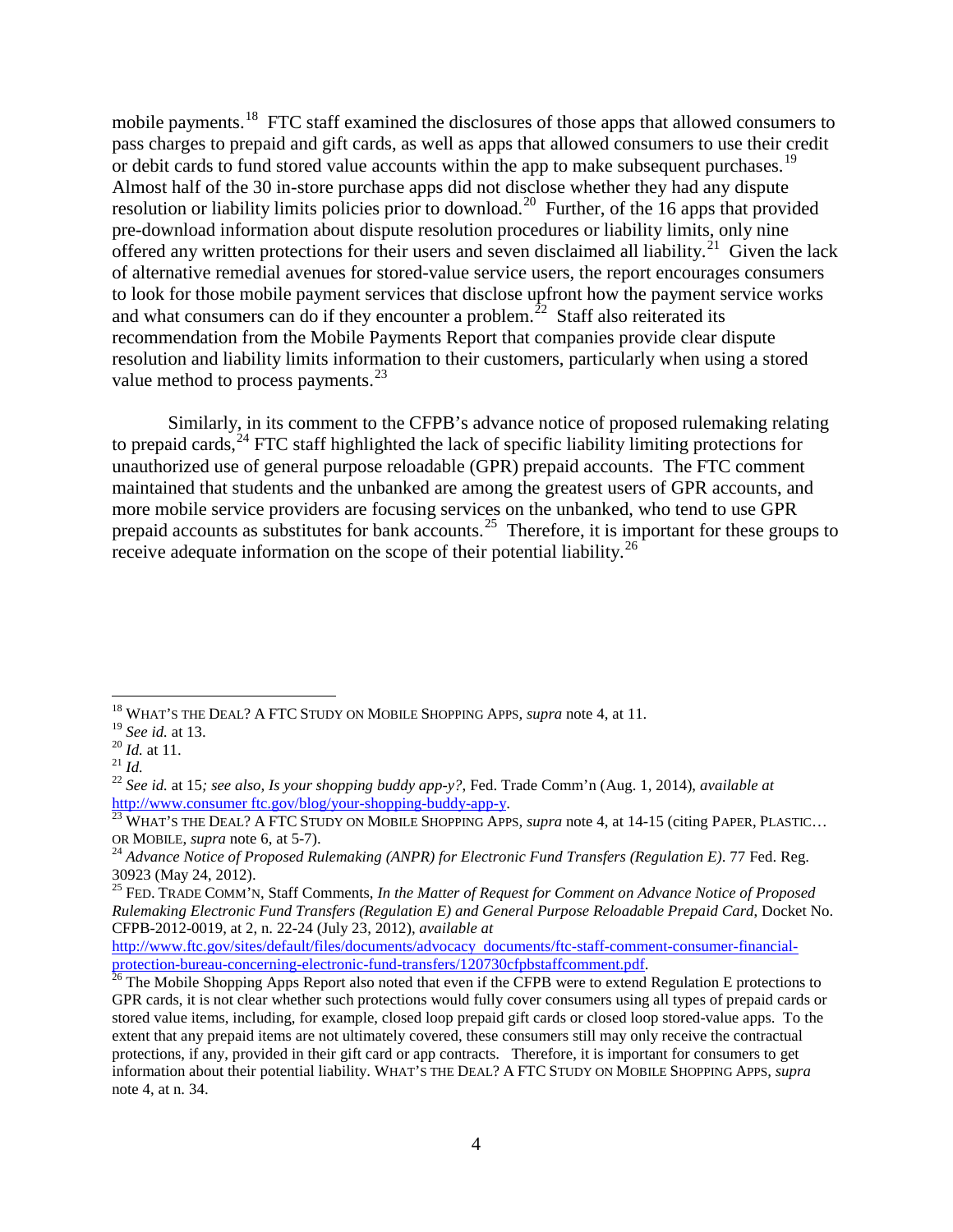# **B. Concerns About Unfair Billing Practices on Mobile Carrier Bills** 27

"Mobile carrier billing" – the ability to charge a good or service directly to a mobile phone account – is a payment method that offers many potential benefits for consumers who want to use their mobile phones to pay for goods and services.<sup>28</sup> In particular, carrier billing may be useful for consumers who do not have credit cards, or do not want to use them, especially for small transactions. In this way, carrier billing may be especially beneficial for unbanked and underbanked consumers.<sup>29</sup>

As carrier billing has developed, however, fraud has become a problem for consumers. In particular, mobile cramming – the unlawful practice of placing unauthorized third-party charges on mobile phone accounts – is a significant concern.<sup>30</sup> Mobile cramming occurs when consumers are signed up and billed for third-party services, such as ringtones and recurring text messages containing trivia or horoscopes, without their knowledge or consent. In six recent enforcement actions, the Commission has alleged that such practices have cost consumers millions of dollars,  $31$  and in three of these actions alone, defendants have agreed to orders imposing judgments totaling more than \$160 million.<sup>32</sup>

In addition to the agency's enforcement actions, the Commission has engaged in policy and outreach initiatives to address mobile cramming issues. Specifically, the Commission convened a roundtable of interested stakeholders to discuss strategies to eliminate mobile

 $\overline{a}$ 

<sup>31</sup> *FTC v. T-Mobile USA, Inc.*, No. 2:14-cv-00967-JLR (W.D. Wash. July 1, 2014), *available at* 

http://www.ftc.gov/enforcement/cases-proceedings/132-3231/t-mobile-usa-inc; *FTC v. Wise Media, LLC*, No. 1:13 cv-1234-WSD (N.D. Ga. Apr. 17, 2013), *available at* http://www.ftc.gov/enforcement/cases-proceedings/122- 3182/wise-media-llc-et-al; *FTC v. Jesta Digital, LLC*, No. 1:13-cv-01272-JDB (D.D.C. Aug. 21, 2013), *available at* http://www.ftc.gov/enforcement/cases-proceedings/112-3187/jesta-digital-llc-also-dba-jamster; *FTC v. Tatto, Inc.*, No. 2:13-cv-08912-DSF-FFM (C.D. Cal. Dec. 16, 2013) ), *available at* http://www ftc.gov/enforcement/casesproceedings/112-3181/tatto-inc-also-dba-winbigbidlow-tatto-media-et-al; *FTC v. Acquinity Interactive, LLC*, No. 0:14-cv-60166-RNS (S.D. Fla. July 29, 2013) (amended complaint filed June 16, 2014), *available at* http://www.ftc.gov/enforcement/cases-proceedings/122-3161/acquinity-interactive-llc-et-al; *FTC v. MDK Media, Inc.*, No. 2:14-cv-05099-JFW-SH (C.D. Cal. July 29, 2014), *available at* http://www ftc.gov/enforcement/casesproceedings/132-3225-132-3224-132-3223/mdk-media-inc. 32 *See* Press Release, Fed. Trade Comm'n, Operator of Mobile Cramming Scheme Will Pay More Than \$1.2 Million

<sup>&</sup>lt;sup>27</sup> The RFI seeks comment on the use of prepaid phones and carrier billing by underserved communities. RFI, supra note 1, at  $33733$ .

<sup>&</sup>lt;sup>28</sup> MOBILE CRAMMING: AN FTC STAFF REPORT, *supra* note 7, at i.<br><sup>29</sup> Id.

<sup>29</sup> *Id.* 30 *Id.*

in FTC Settlement (Aug. 5, 2014), *available at* http://www ftc.gov/news-events/press-releases/2014/08/operatormobile-cramming-scheme-will-pay-more-12-million-ftc; Press Release, Fed. Trade Comm'n, Operators of Massive Mobile Cramming Scheme Will Surrender More Than \$10M in Assets in FTC Settlement (June 13, 2014), *available at* http://www ftc.gov/news-events/press-releases/2014/06/operators-massive-mobile-cramming-scheme-willsurrender-more-10m; Press Release, Fed. Trade Comm'n, Mobile Crammers Settle FTC Charges of Unauthorized Billing (Nov. 21, 2013), *available at* http://www ftc.gov/news-events/press-releases/2013/11/mobile-crammerssettle-ftc-charges-unauthorized-billing; Press Release, Fed. Trade Comm'n, Jesta Digital Settles FTC Complaint it Crammed Charges on Consumers' Mobile Bills Through 'Scareware' and Misuse of Novel Billing Method (Aug. 21, 2013), *available at* http://www ftc.gov/news-events/press-releases/2013/08/jesta-digital-settles-ftc-complaint-itcrammed-charges-consumers.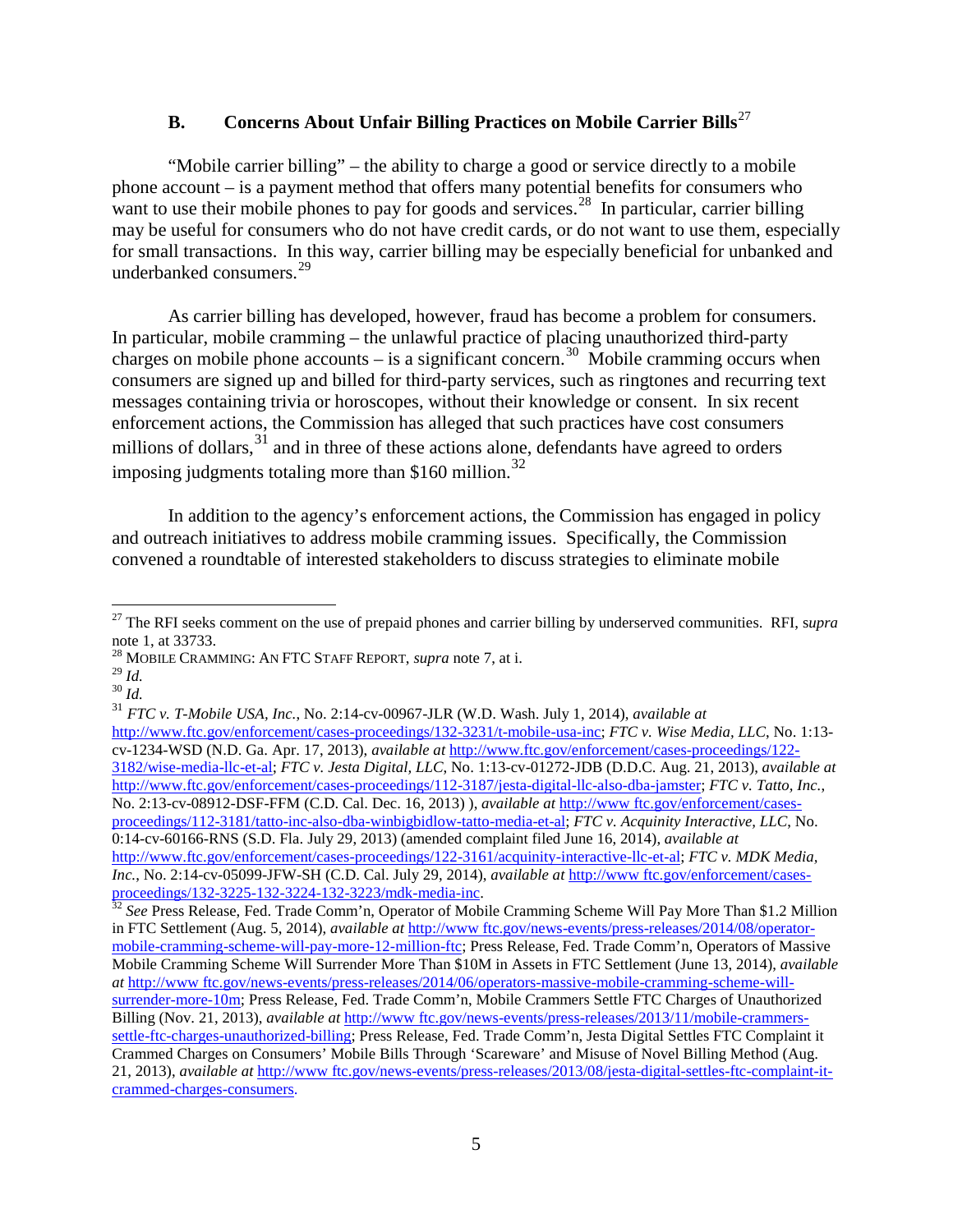cramming,<sup>33</sup> and FTC staff recently issued a report that recommends certain best practices for industry participants to protect consumers against mobile cramming.<sup>34</sup>

The report recommends that: (1) mobile carriers give consumers the option to block all third-party charges on their phone accounts; (2) market participants take appropriate action so that advertisements for products or services charged to a mobile bill are not deceptive; (3) market participants obtain consumers' express, informed consent to charges before they are billed to a mobile account, and maintain reliable records of such authorizations; (4) mobile carriers disclose all charges for third-party services clearly and conspicuously to consumers in a non-deceptive manner; and  $(5)$  carriers implement an effective dispute resolution process.<sup>35</sup>

Finally, the Commission has issued education materials on this topic encouraging consumers to check their mobile carrier bills carefully. 36

## **C. Concerns About the Privacy of Consumers' Personal and Financial Data**<sup>37</sup>

 Another concern in the mobile environment is consumer privacy. The FTC has been the primary federal agency involved in privacy enforcement and policy since the 1970s, when it began enforcing one of the first federal privacy laws – the Fair Credit Reporting Act (FCRA). Since then, rapid changes in technology have raised many new privacy challenges, and the FTC has expanded its efforts to address them. The Commission uses a variety of tools to protect consumers' personal and financial information, including workshops, reports, surveys, testimony, law enforcement, and consumer and business education.

During the past few years, a key focus at the Commission has been to address the privacy concerns raised by the rapid expansion of mobile technologies and connected devices. As part of this effort, the FTC held three roundtables in 2009-2010,<sup>38</sup> followed by a preliminary and final report setting forth a framework for addressing privacy in today's marketplace.<sup>39</sup> The report urges companies to: (1) adopt privacy by design by building in privacy at every stage of product

 $\overline{a}$ 

<sup>&</sup>lt;sup>33</sup> Mobile Cramming: An FTC Roundtable, supra note 5.<br><sup>34</sup> MOBILE CRAMMING: AN FTC STAFF REPORT, supra note 6.<br><sup>35</sup> Id. at i-ii.<br><sup>36</sup> See, e.g., Mystery Phone Charges, Fed. Trade Comm'n (Dec. 2013), available at

http://www.consumer ftc.gov/articles/0183-mystery-phone-charges; *Hiding in Plain Sight?*, Fed. Trade Comm'n (July 1, 2014), *available at* http://www.consumer ftc.gov/blog/hiding-plain-sight; *Top Billing: 5 Best Practices for the Mobile Industry*, Fed. Trade Comm'n (July 28, 2014), *available at* http://business.ftc.gov/blog/2014/07/top-

 $rac{6.001 \text{ m}}{37}$  The RFI acknowledges that a significant percent of low-income consumers use their mobile devices as their primary means to access the internet and go online. Accordingly, the RFI seeks comment as to whether the privacy and security considerations differ when consumers access services online via a computer or via a phone or mobile

application. RFI, *supra* note 1, at 33733-34.<br><sup>38</sup> *Exploring Privacy – A Roundtable Series*, FED. TRADE COMM'N (Dec. 7, 2009, Jan. 28, 2010, Mar. 17, 2010)<br>(Workshops), *available at http://www.ftc.gov/bcp/workshops/priv* 

<sup>&</sup>lt;sup>39</sup> FED. TRADE COMM'N, PROTECTING CONSUMER PRIVACY IN AN ERA OF RAPID CHANGE, at 1 (2012) *available at* http://www.ftc.gov/sites/default/files/documents/reports/federal-trade-commission-report-protecting-consumerprivacy-era-rapid-change-recommendations/120326privacyreport.pdf (Commissioner Ohlhausen and Commissioner Wright were not members of the Commission at that time and thus did not participate in the vote on the report).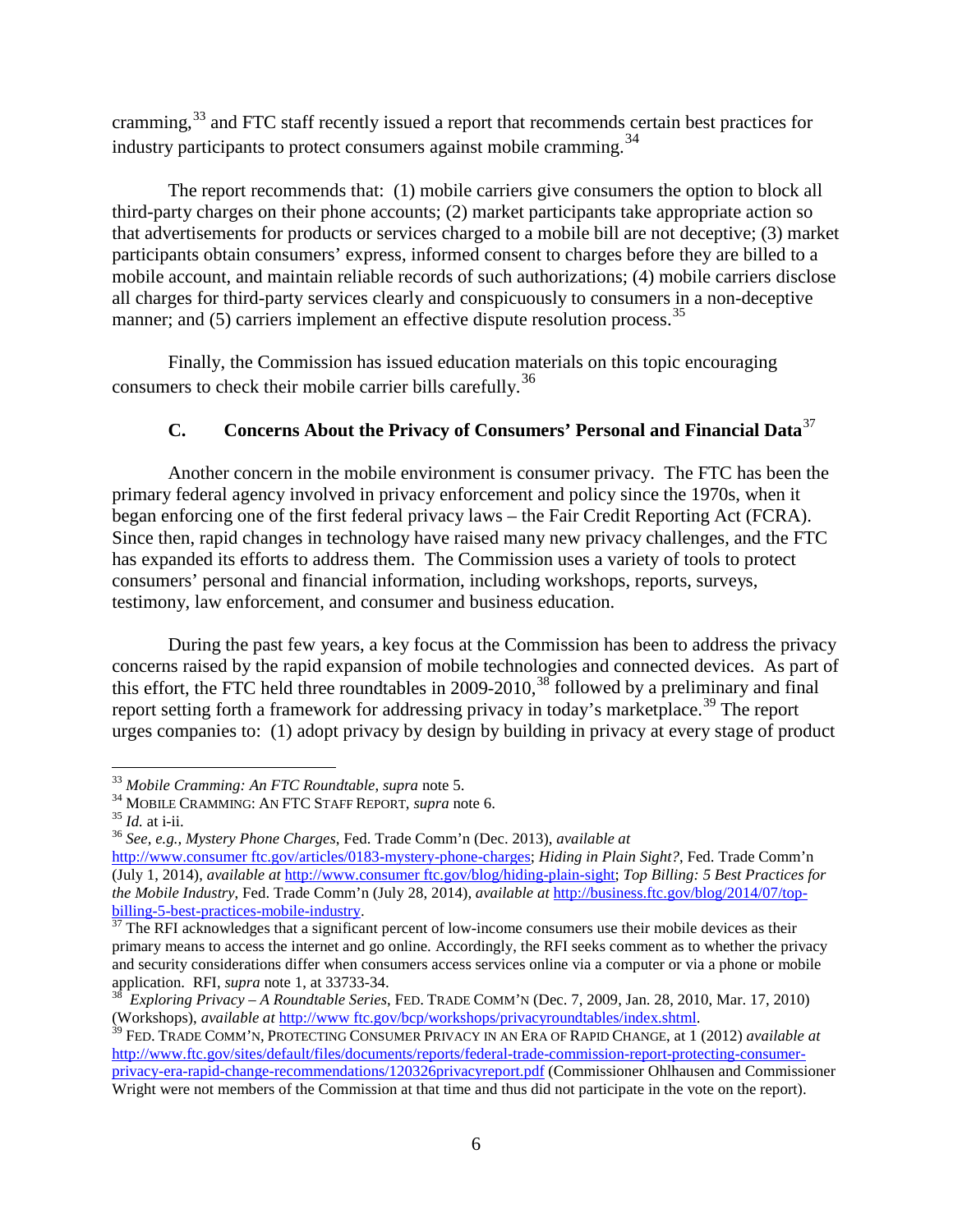development; (2) offer more streamlined choices to consumers by providing choices at key decision-making moments and eliminating choices about obvious or expected data uses; and (3) make information collection and use practices more transparent.<sup>40</sup>

The Commission's work in this area has shown that mobile technologies raise unique privacy concerns due to the high number of companies involved in the mobile payments ecosystem and the large volume of data being collected. In addition to the banks, merchants, and payment card networks present in traditional payment systems, mobile payments often involve new actors such as operating system manufacturers, hardware manufacturers, mobile phone carriers, application developers, and coupon and loyalty program administrators.<sup>41</sup> When a consumer makes a mobile payment, any or all of these parties may have access to more detailed data about a consumer and the consumer's purchasing habits as compared to data collected when making a traditional payment.<sup>42</sup>

In its report, *Mobile Privacy Disclosures: Building Trust Through Transparency*, <sup>43</sup> FTC staff made a number of recommendations to improve transparency in the mobile environment, including recommendations that app developers provide "just-in-time" disclosures and obtain affirmative express consent from consumers prior to collecting sensitive information about consumers or sharing such sensitive data with third parties.<sup>44</sup>

FTC staff built on these recommendations in its recently-issued Mobile Shopping Apps Report. In addition to examining disclosures about the apps' liability and dispute procedures, discussed above, that report reviewed the privacy disclosures of mobile shopping apps, which included 30 in-store payment apps.<sup>45</sup> While most of the apps reviewed had privacy policies, staff found that those policies often used vague terms, reserving broad rights to collect, use, and share consumer data without explaining how the apps actually handled the information.<sup>46</sup> Staff recommended that companies clearly describe how they collect, use and share consumer data so that consumers can make informed choices about the apps they use.<sup>47</sup> Staff further recommended that consumers seek information before they download apps about how their data will be collected, used, and shared.<sup>48</sup> If consumers cannot find this information, or are uncomfortable with what they find, they should look for a different app or consider taking steps to minimize their exposure by limiting the personal and financial data they provide.<sup>49</sup>

 $40$  *Id.* at vii-viii.

<sup>&</sup>lt;sup>41</sup> Paper, Plastic...or Mobile Workshop, *supra* note 5 (J. Anderson, Mastercard, session 1 transcript, at 37).<br><sup>42</sup> Id. (H. Geiger, Center for Democracy & Technology, session 4 transcript, at 4).<br><sup>43</sup> FED. TRADE COMM'N,

*available at* http://www.ftc.gov/sites/default/files/documents/reports/mobile-privacy-disclosures-building-trustthrough-transparency-federal-trade-commission-staff-report/130201mobileprivacyreport.pdf (Commissioner Wright did not participate).<br><sup>44</sup> *Id.* at 22-23.<br><sup>45</sup> WHAT's THE DEAL? A FTC STUDY ON MOBILE SHOPPING APPS, *supra* note 4, at 15.<br><sup>46</sup> *Id.* 48 *Id.* 48 *Id.* 

 $^{49}$  *Id.*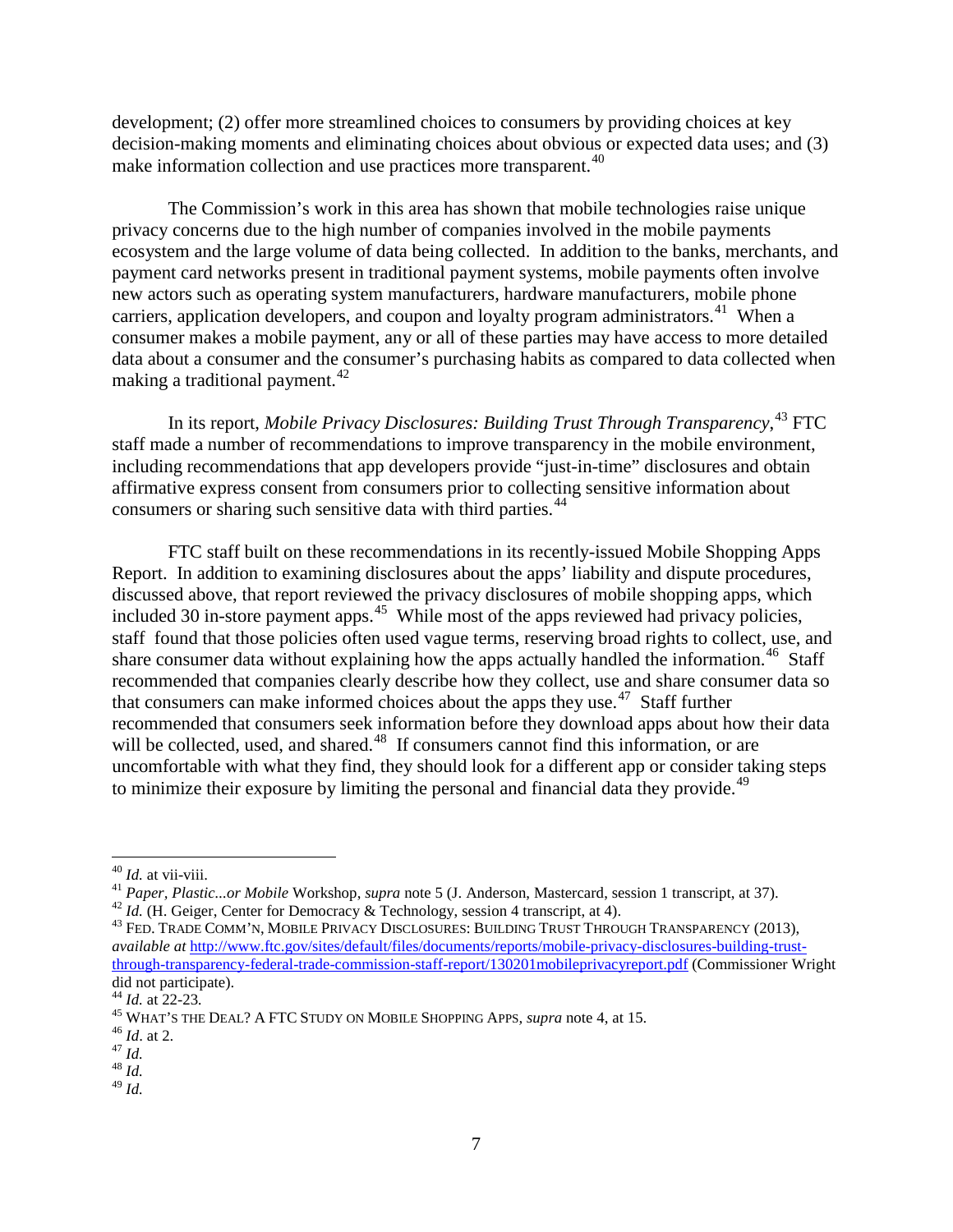Law enforcement and education also have been critical to the FTC's efforts in this area. In the past several years, the FTC has brought a number of enforcement actions alleging deceptive and unfair conduct by mobile app developers in the collection or sharing of consumers' data,  $50$  including children's data.  $51$  Further, the FTC's website features many materials educating consumers about potential concerns related to mobile privacy.<sup>52</sup>

### **D. Concerns About the Security of Consumers' Personal and Financial Data**

 Mobile technologies also may raise security concerns. Indeed, consumers cite security concerns as one key reason for reluctance to use mobile devices for financial transactions.<sup>53</sup> As discussed at the FTC's workshop and report on mobile payments, technological advances in the mobile payment marketplace actually offer the potential for *increased* data security for financial information.<sup>54</sup> For example, mobile payment technology allows for encryption throughout the entire payment chain, often referred to as "end-to-end encryption."55 However, as shown by FTC enforcement in this area, some industry players are not taking full advantage of the enhanced security features of mobile technologies.

The FTC is addressing mobile security through enforcement, policy initiatives, and consumer and business education. For example, in two recent cases against Fandango and Credit Karma, the FTC alleged that, despite their security promises, the companies failed to take reasonable steps to secure their mobile apps, leaving consumers' sensitive personal information at risk.<sup>56</sup> The complaints charged that Fandango and Credit Karma disabled a critical default process, known as SSL certificate validation, which would have verified that the apps' communications were secure. The FTC staff also issued educational material discussing how such apps may fail to provide security for their customers' data.<sup>57</sup>

 $\overline{a}$ <sup>50</sup> *See e.g. Snapchat, Inc.*, FTC File No. 132-3078 (F.T.C. May 8, 2014), *available at*

http://www.ftc.gov/enforcement/cases-proceedings/132-3078/snapchat-inc-matter; *Goldenshores Technologies*, FTC File No. 132-3087 (Dec. 5, 2013), *available at* http://www.ftc.gov/enforcement/cases-proceedings/132-

<sup>3087/</sup>goldenshores-technologies-llc-erik-m-geidl-matter; *FTC v. Frostwire, LLC*, No. 1:11-cv-23643 (S.D. Fla. Oct. 11, 2011), *available at http://www.ftc.gov/enforcement/cases-proceedings/112-3041/frostwire-llc-angel-leon* <sup>51</sup> See US v. Path, Inc., No. 3:13-cv-00448 (N.D. Cal. Feb. 1, 2013), *available at* 

http://www.ftc.gov/enforcement/cases-proceedings/122-3158/path-inc (alleging violations of the Children's Online Privacy Protection Act); and *US v. W3 Innovations, LLC*, No. 5:11-cv-03958 (N.D. Cal. Aug. 15, 2011), *available at*  http://www.ftc.gov/enforcement/cases-proceedings/102-3251/w3-innovations-llc-dba-broken-thumb-apps-justin-

maples-us (alleging violations of the Children's Online Privacy Protection Act)*.* <sup>52</sup> *Consumer Information- Privacy & Identity*, Fed. Trade Comm'n, *available at*

http://www.consumer ftc.gov/topics/privacy-identity. 53 *See, e.g.,* BOARD OF GOVERNORS OF THE FEDERAL RESERVE SYSTEM, CONSUMERS AND MOBILE FINANCIAL SERVICES, at 2 (2014) ("Among consumers who do not use mobile financial services, the principal reasons cited for not using the services are perceptions of limited usefulness and benefits, and concerns about security."), *available at*  http://www.federalreserve.gov/econresdata/consumers-and-mobile-financial-services-report-201403.pdf.<br>
<sup>54</sup> PAPER, PLASTIC...OR MOBILE, *supra* note 6 at 11.<br>
<sup>55</sup> *Id.* at 12.<br>
<sup>56</sup> *Credit Karma, Inc., supra* note 7; *Fan* 

http://www.consumer ftc.gov/blog/how-secure-mobile-app.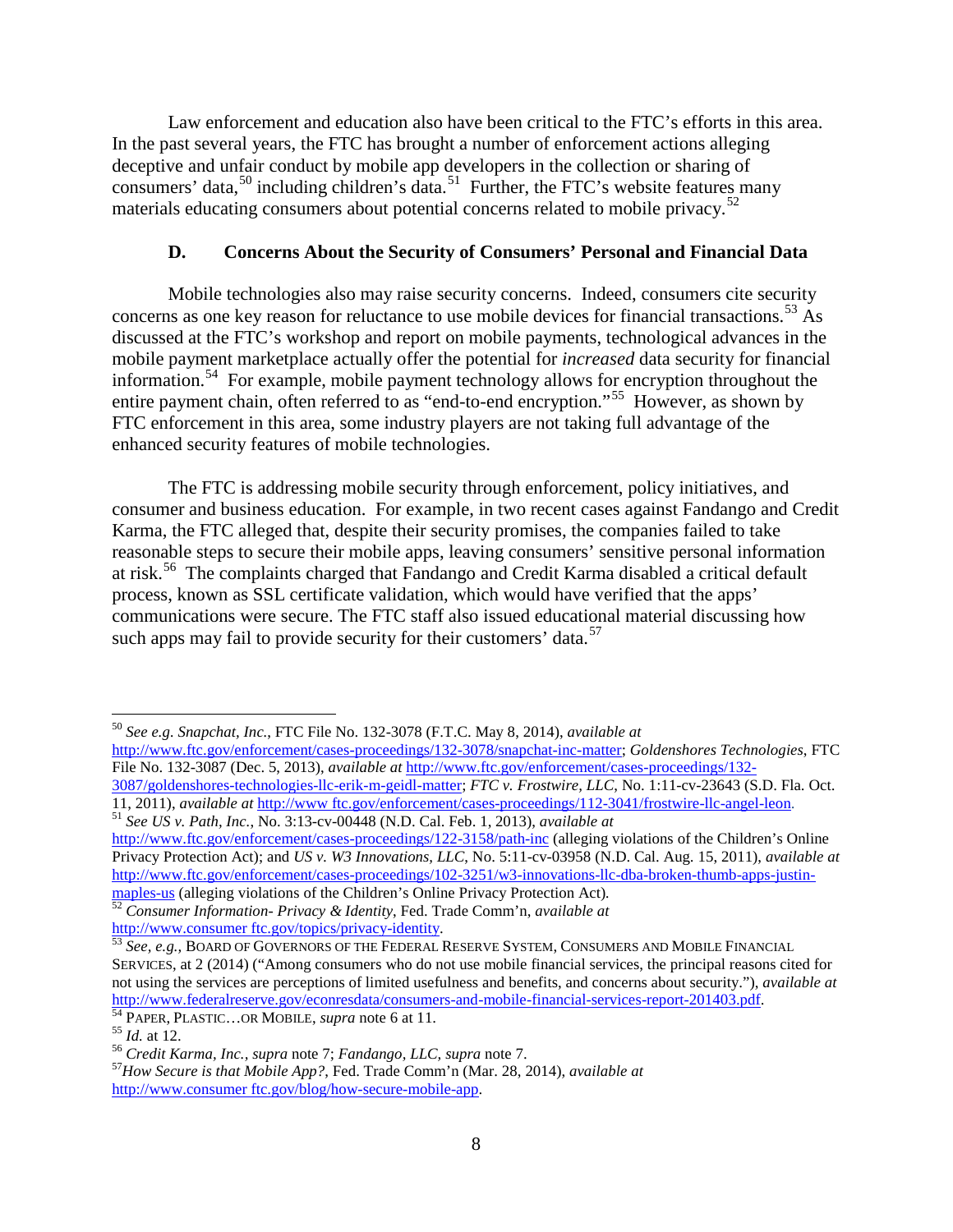In addition, last year, mobile device manufacturer HTC agreed to settle charges that the company failed to take reasonable steps to secure the software it developed for its smartphones and tablet computers, introducing security flaws that placed at risk the sensitive information of millions of consumers.<sup>58</sup>

The Commission has also hosted a workshop on mobile security threats<sup>59</sup> and is currently reviewing additional information in response to detailed questions posed about mobile security.<sup>6</sup> Moreover, FTC staff has released guidance directed to businesses operating in the mobile arena to help educate them on best practices to handle sensitive information. FTC staff published a guide, *Marketing Your Mobile App: Get It Right from the Start,* to help mobile app developers observe truth-in-advertising and basic privacy and security principles when marketing new apps.61 Likewise, because mobile apps and devices often rely on sensitive consumer data, FTC staff has developed, *Mobile App Developers: Start with Security,* a guidance piece that provides tips to help mobile app developers approach mobile apps security. Among other things, the piece suggests that developers take stock in the data their apps collect and store, generate password credentials securely, and use encryption to transmit important data.<sup>62</sup>

#### **E. Concerns About the Potential Use of Consumer Information by Data Brokers**  and Others<sup>63</sup>

The mobile marketplace also has relevance for data brokers and companies that buy and sell consumer data largely without directly interacting with consumers. The Commission has focused on the practices of data brokers since the enactment of the FCRA, which imposes obligations on consumer reporting agencies that provide data for credit, employment, insurance and other defined eligibility determinations. <sup>64</sup> As mobile services have grown in capabilities and popularity, so has the potential for new companies operating in this environment to violate traditional laws governing collection and use of consumer data, such as the FCRA. Indeed, the FTC has taken action against a number of mobile apps under the FCRA.

 $\overline{a}$ 

<sup>58</sup> *HTC America, Inc.*, FTC File No. 1223049 (F.T.C. Feb. 22, 2013), *available at*

<sup>&</sup>lt;sup>59</sup> Mobile Security: Potential Threats and Solutions, FED. TRADE COMM'N (June 2013) (Workshop), *available at* http://www.ftc.gov/news-events/events-calendar/2013/06/mobile-security-potential-threats-solutions.

 $\frac{60}{60}$  Press Release, Fed. Trade Comm'n, FTC Invites Further Public Comment on Mobile Security (April 17, 2014), *available at* http://www.ftc.gov/news-events/press-releases/2014/04/ftc-invites-further-public-comment-mobile-<br><sup>61</sup> Marketing Your Mobile App: Get It Right from the Start Fed Trade Comm'n (April 2013) *available at* 

<sup>&</sup>lt;sup>61</sup> *Marketing Your Mobile App: Get It Right from the Start, Fed. Trade Comm'n, (April 2013), <i>available at* http://www.business ftc.gov/documents/bus81-marketing-your-mobile-app.

<sup>&</sup>lt;sup>62</sup> Mobile App Developers: Start with Security, Fed. Trade Comm'n (Feb. 2013), *available at* http://business ftc.gov/documents/bus83-mobile-app-developers-start-security.

 $\frac{63}{10}$  The RFI seeks comment on the use of consumer financial data and the role of third parties in mobile financial services. See RFI, supra note 1, at 33732-34.

<sup>&</sup>lt;sup>64</sup> FED. TRADE COMM'N, DATA BROKERS: A CALL FOR TRANSPARENCY AND ACCOUNTABILITY, at 4 (2014), *available at* http://www.ftc.gov/system/files/documents/reports/data-brokers-call-transparency-accountabilityreport-federal-trade-commission-may-2014/140527databrokerreport.pdf.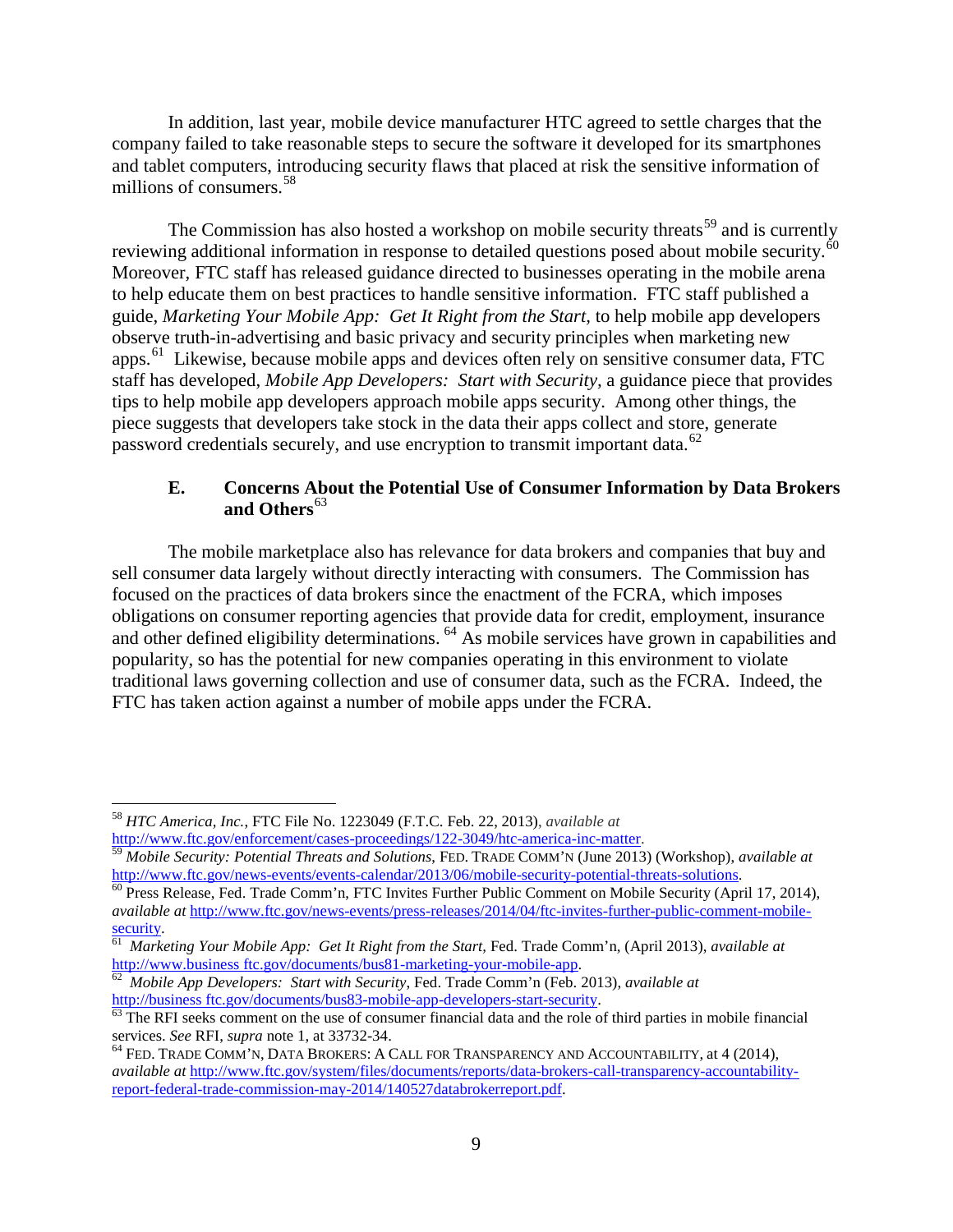In 2012, the Commission issued warning letters to marketers of six mobile applications that provided background screening apps that they may be violating the FCRA.<sup>65</sup> The FTC warned the apps' marketers that, if they have reason to believe the background reports they provided were being used for employment screening, housing, credit, or other similar purposes, they must comply with the FCRA.<sup>66</sup> Further, the FTC settled charges last year with one enterprise that marketed its mobile apps as employment screening tools, alleging that the company operated as a consumer reporting agency without taking consumer protection measures required by the FCRA. 67

In addition to raising issues under traditional data privacy laws like the FCRA, mobile services raise other data broker-related concerns. As noted above, the mobile ecosystem is unique in that there are many different entities and types of entities with the ability to access large volumes of potentially sensitive data. When data is sold to these entities, often outside the protections of specific privacy laws, questions arise regarding how this data may be used to either benefit or disadvantage low-income and underserved communities.

These concerns were discussed in a detailed study of the data broker industry that the FTC recently concluded. In May, the FTC issued *Data Brokers: A Call for Transparency and Accountability*, a report detailing staff's in-depth study of the practices of nine data brokers representing a cross-section of the industry.<sup>68</sup> The report notes that data brokers combine and analyze information about consumers to make inferences that can help companies prevent fraud, improve product offerings, and deliver tailored advertisements to consumers.<sup>69</sup> Further, data brokers make inferences about consumers and create data segments that group consumers based on the information they collect.<sup>70</sup> The inferences made about consumers can involve potentially sensitive information.<sup>71</sup> Indeed, the report found potentially sensitive categories to include those that primarily focus on ethnicity and income levels, such as "Urban Scramble" and "Mobile Mixer," both of which include a high concentration of Latinos and African Americans with low incomes.72

 On September 15, 2014, the FTC will host a public workshop, *Big Data: A Tool for Inclusion or Exclusion?,* to examine the use of big data and its impact on consumers, including low-income consumers and underserved communities.<sup>73</sup> Among the issues, the workshop will

 $\overline{a}$ 

apps-may-violate-fair-credit-reporting. 66 *Id.* <sup>67</sup> *Filiquarian LLC, et. al*, FTC File No. 1123195 (F.T.C. May 1, 2013), *available at*

http://www.ftc.gov/enforcement/cases-proceedings/112-3195/filiquarian-publishing-llc-choice-level-llc-joshua- $\frac{\text{links}}{68}$ <br>  $\frac{\text{68}}{5}$  See A CALL FOR TRANSPARENCY AND ACCOUNTABILITY, *supra* note 64, at 48.<br>
<sup>69</sup> *Id.* at iv-v.<br>
<sup>70</sup> See id. at 19-21.<br>
<sup>71</sup> *Id.* at 20.<br>
<sup>71</sup> *Id.* at 20.<br>
<sup>72</sup> *Id.* Some other data broker se

<sup>&</sup>lt;sup>65</sup> Press Release, Fed. Trade Comm'n, FTC Warns Marketers That Mobile Apps May Violate Fair Credit Reporting (Feb. 7, 2012), *available at* http://www.ftc.gov/news-events/press-releases/2012/02/ftc-warns-marketers-mobile-

education level.

<sup>73</sup> *Big Data: A Tool for Inclusion or Exclusion?*, FED. TRADE COMM'N (Sept. 2014) (Workshop), *available at* http://www.ftc.gov/news-events/events-calendar/2014/09/big-data-tool-inclusion-or-exclusion.